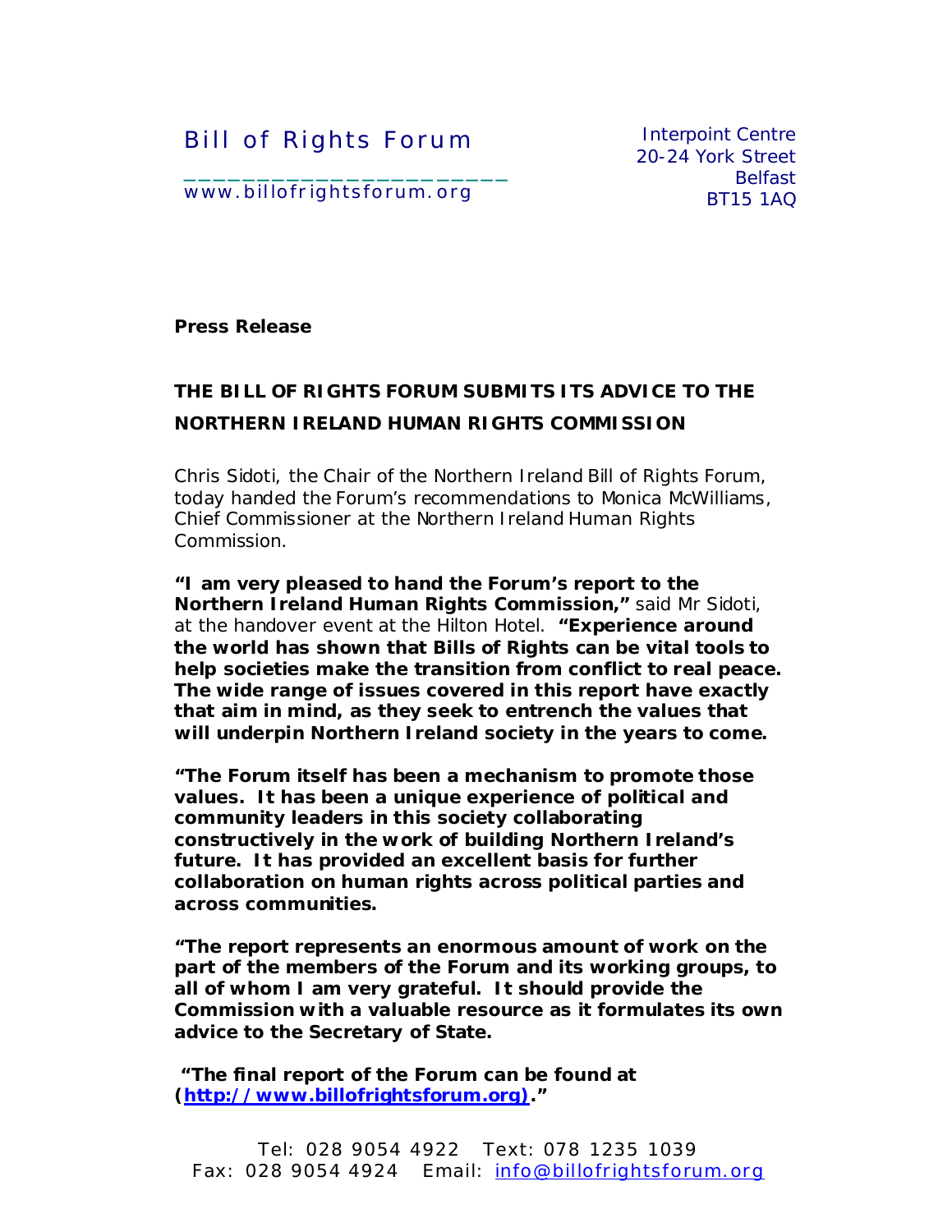The final report ofthe Bill of Rights Forum was formally submitted to the Northern Ireland Human Rights Commission at the Hilton Hotel, Belfast, at 2pm on 31 March.

## Notes to Editors

## **Chris Sidoti**

Since 2003 Chris has been director of the International Service for Human Rights, a non-government organisation, based in Geneva, Switzerland, that works closely with the United Nations human rights system. A human rights lawyer, activist and teacher, he has been Australian Human Rights Commissioner (1995-2000), Australian Law Reform Commissioner (1992-1995), and Foundation Director of the Australian Human Rights and Equal Opportunity Commission (1987-1992). He has also worked in non-government organisations, including the Human Rights Council of Australia and the Australian Catholic Commission for Justice and Peace. While based in Australia until 2003, he worked extensively in the Asia Pacific region undertaking human rights training, policy and advisory work in many countries. He is a visiting professor at the University of Western Sydney and Griffith University in Australia.

## **Bill of Rights Forum**

Establishment of the Forum, and the timeframe for it to convene its inaugural meeting was announced following discussions at St Andrews. Following a consultation on the Forum, the Government announced its final plans for the Forum on 12 December.